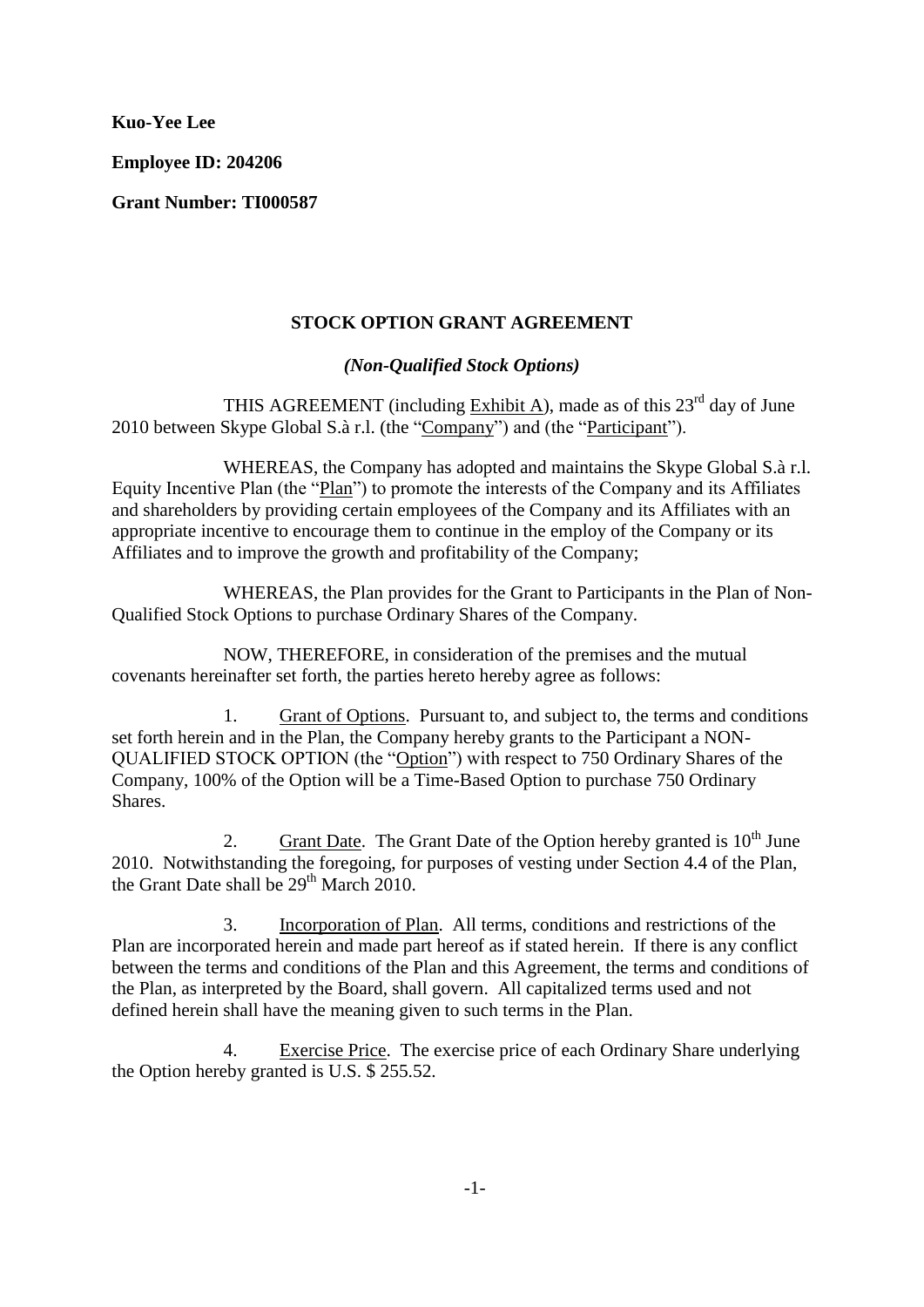5. Non-Competition. Notwithstanding anything in the Plan to the contrary, for purposes of the Option, the restrictions set forth in Section 5.4 of the Plan shall not apply to the Participant.

6. Construction of Agreement. Any provision of this Agreement (or portion thereof) which is deemed invalid, illegal or unenforceable in any jurisdiction shall, as to that jurisdiction and subject to this section, be ineffective to the extent of such invalidity, illegality or unenforceability, without affecting in any way the remaining provisions thereof in such jurisdiction or rendering that or any other provisions of this Agreement invalid, illegal, or unenforceable in any other jurisdiction. If any covenant should be deemed invalid, illegal or unenforceable because its scope is considered excessive, such covenant shall be modified so that the scope of the covenant is reduced only to the minimum extent necessary to render the modified covenant valid, legal and enforceable. No waiver of any provision or violation of this Agreement by the Company shall be implied by the Company's forbearance or failure to take action. No provision of this Agreement shall be given effect to the extent that such provision would cause any tax to become due under Section 409A of the Code.

7. Delays or Omissions. No delay or omission to exercise any right, power or remedy accruing to any party hereto upon any breach or default of any party under this Agreement, shall impair any such right, power or remedy of such party nor shall it be construed to be a waiver of any such breach or default, or an acquiescence therein, or of or in any similar breach or default thereafter occurring nor shall any waiver of any single breach or default be deemed a waiver of any other breach or default theretofore or thereafter occurring. Any waiver, permit, consent or approval of any kind or character on the part of any party of any breach or default under this Agreement, or any waiver on the part of any party or any provisions or conditions of this Agreement, shall be in writing and shall be effective only to the extent specifically set forth in such writing.

8. Limitation on Transfer. The Option shall be exercisable only by the Participant or the Participant's Permitted Transferee(s), as determined in accordance with the terms of the Plan (including without limitation the requirement that the Participant obtain the prior written approval by the Board of any proposed Transfer to a Permitted Transferee during the lifetime of the Participant). Each Permitted Transferee shall be subject to all the restrictions, obligations, and responsibilities as apply to the Participant under the Plan and this Stock Option Grant Agreement and shall be entitled to all the rights of the Participant under the Plan, provided that in respect of any Permitted Transferee which is a trust or custodianship, the Option shall become exercisable and/or expire based on the Employment and termination of Employment of the Participant.

9. Integration. This Agreement (including Exhibit A), and the other documents referred to herein or delivered pursuant hereto which form a part hereof contain the entire understanding of the parties with respect to its subject matter. There are no restrictions, agreements, promises, representations, warranties, covenants or undertakings with respect to the subject matter hereof other than those expressly set forth herein and in the Plan. This Agreement (including Exhibit A), including without limitation the Plan, supersedes all prior agreements and understandings between the parties with respect to its subject matter.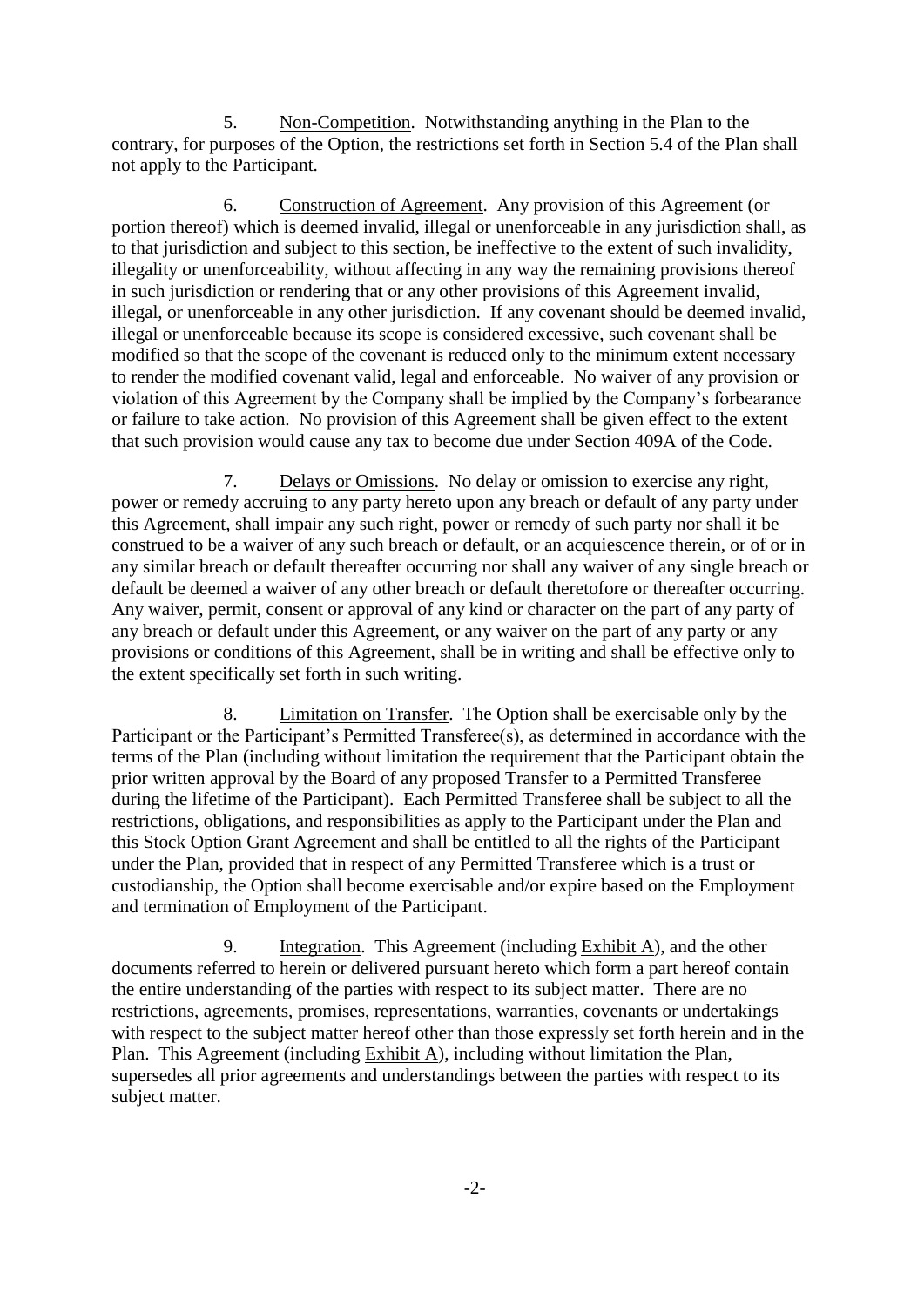10. Counterparts. This Agreement may be executed in two or more counterparts, each of which shall be deemed an original, but all of which shall constitute one and the same instrument.

11. Governing Law. This Agreement shall be governed by and construed and enforced in accordance with the Laws of the State of New York without regard to the provisions governing conflict of laws.

12. Participant Acknowledgment and Management Partnership. The Participant hereby acknowledges receipt of a copy of the Plan. The Participant hereby acknowledges that all decisions, determinations and interpretations of the Board in respect of the Plan, this Agreement and the Option shall be final and conclusive. The Participant further acknowledges that, prior to an Initial Public Offering, the Company shall issue the Ordinary Shares acquired pursuant to the exercise of the Option to the Management Partnership on behalf of the Participant and no Ordinary Shares shall be issued to or recorded in the name of the Participant. No Ordinary Shares shall be issued to the Management Partnership on behalf of any Participant unless and until the Management Partnership takes or causes to be taken all such reasonable actions as may be necessary or reasonably desirable in order to become a shareholder in the Company, including, but not limited to, executing and delivering such subscription and other agreements specified by the Company to which the Management Partnership will be party. The Participant agrees to take all such reasonable actions as may be necessary or reasonably desirable in order to become a limited partner in the Management Partnership, including, but not limited to, executing and delivering such agreements specified by the Management Partnership agreement to which the Participant will be party. If, in connection with the termination of a Participant's Employment, the Ordinary Shares issued to such Participant pursuant to the exercise of the Option or issuable to such Participant pursuant to any portion of the Option that is then vested are to be repurchased, the Participant shall be required to exercise his or her vested Option and any Ordinary Shares issued in connection with such exercise shall be subject to the repurchase and other provisions in the Management Partnership agreement.

13. Data Privacy Consent. In order to administer the Plan, this Agreement and the Option, the Company may process personal data about the Participant. Such data may include, but is not limited to, the information provided in this Agreement and any changes thereto, other appropriate personal and financial data about the Participant such as the Participant's home address and telephone number, date of birth, social security or other identification number, salary and other payroll information, nationality, job title, directorships and/or Ordinary Shares held in the Company (or interests in the Management Partnership), and any other information that might be deemed appropriate by the Company to facilitate the administration of the Plan, this Agreement and the Option. By accepting this grant, the Participant hereby gives explicit consent to the Company (i) to process any such personal data and (ii) to transfer any such personal data outside the country in which the Participant works or is employed to transferees who will include the Company and its Affiliates, and to other persons who are designated by the Company to administer the Participant's participation in the Plan.

\* \* \* \* \*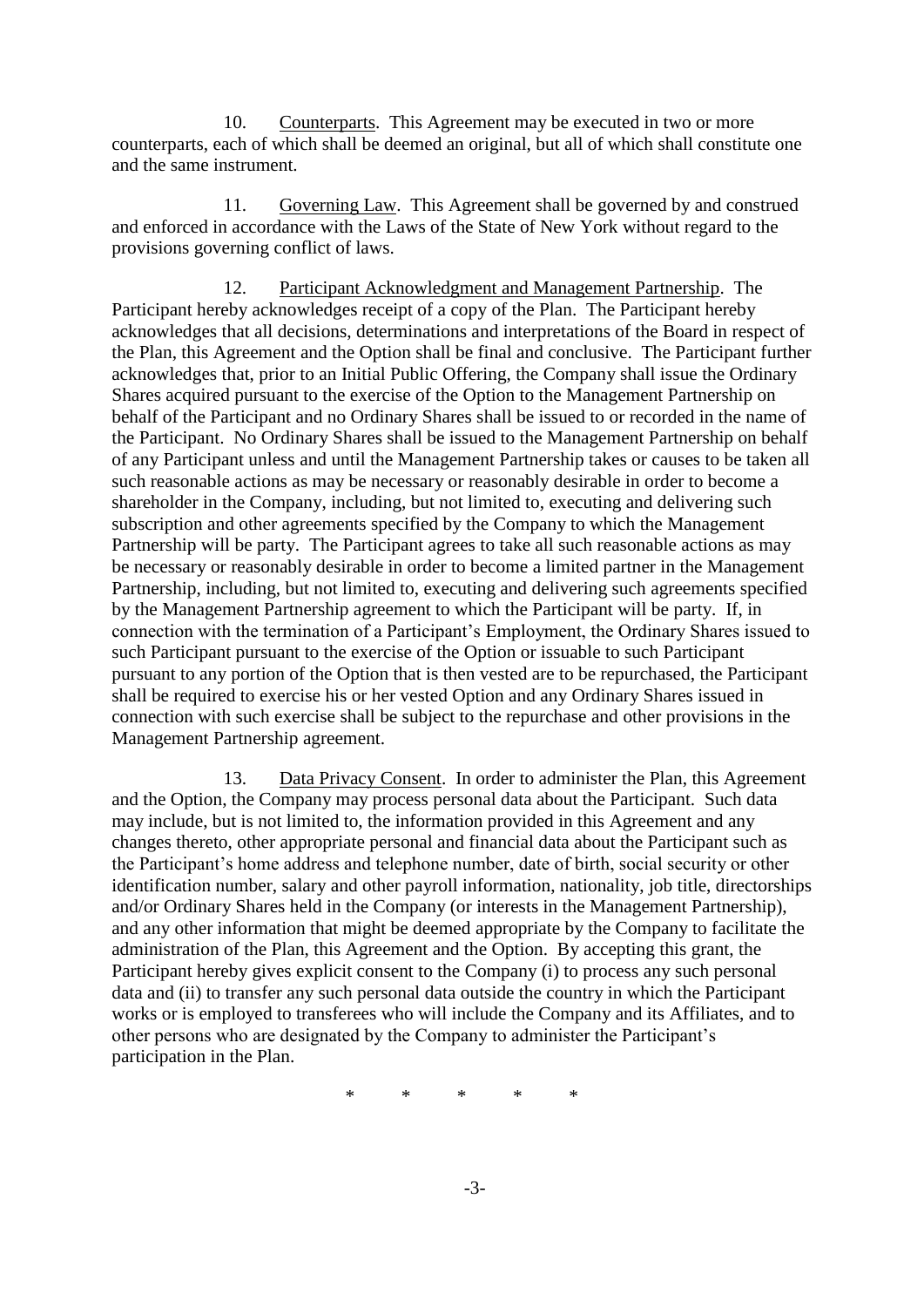IN WITNESS WHEREOF, the Company has caused this Agreement to be duly executed by its duly authorized officer and said Participant has hereunto signed this Agreement on his or her own behalf, thereby representing that he or she has carefully read and understands this Agreement and the Plan as of the day and year first written above.

Skype Global S.à r.l.

 $\begin{array}{ccc} & \multicolumn{3}{c}{} & \multicolumn{3}{c}{} & \multicolumn{3}{c}{} & \multicolumn{3}{c}{} & \multicolumn{3}{c}{} & \multicolumn{3}{c}{} & \multicolumn{3}{c}{} & \multicolumn{3}{c}{} & \multicolumn{3}{c}{} & \multicolumn{3}{c}{} & \multicolumn{3}{c}{} & \multicolumn{3}{c}{} & \multicolumn{3}{c}{} & \multicolumn{3}{c}{} & \multicolumn{3}{c}{} & \multicolumn{3}{c}{} & \multicolumn{3}{c}{} & \multicolumn{3}{c}{} & \multicolumn{3}{c}{} & \multic$ 

By: Anne Gillespie

Title: Global HR Director – Skype

\_\_\_\_\_\_\_\_\_\_\_\_\_\_\_\_\_\_\_\_\_\_\_\_\_\_\_\_\_\_\_\_\_\_\_\_\_\_\_

Kuo-Yee Lee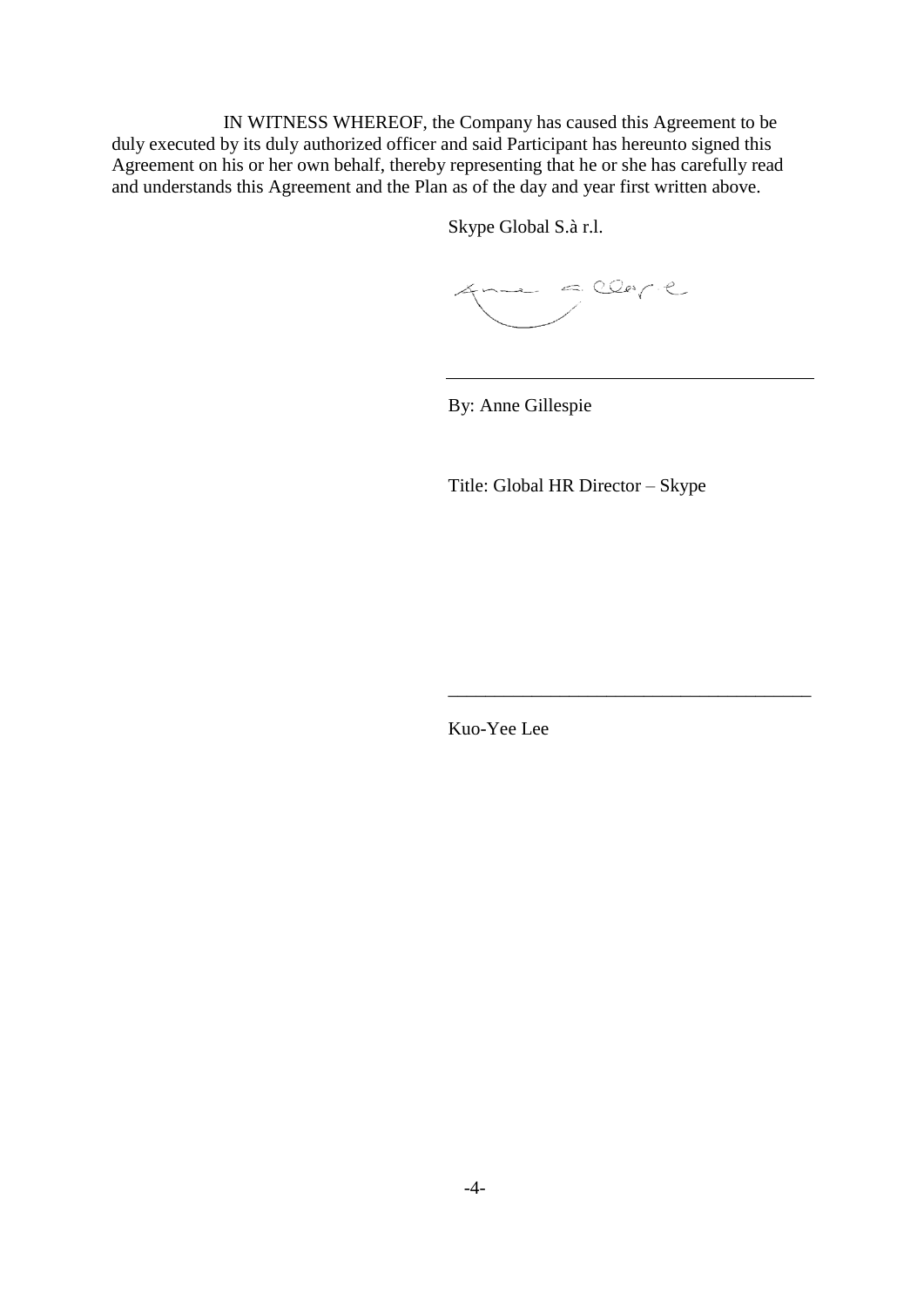# **SKYPE GLOBAL S.À R.L.**

## **EQUITY INCENTIVE PLAN**

## **EXHIBIT A**

### **STOCK OPTION GRANT AGREEMENT**

# **SPECIAL PROVISIONS FOR STOCK OPTIONS GRANTED**

### **TO PARTICIPANTS IN CERTAIN JURISDICTIONS**

This Exhibit A includes special terms and conditions applicable to Participants in the countries below. These terms and conditions are in addition to those set forth in the Stock Option Grant Agreement (the "Agreement"). Any capitalized term used in this Exhibit A without definition shall have the meaning ascribed to such term in the Skype Global S.à r.l. Equity Incentive Plan, as amended from time to time (the "Plan") or the Agreement, as applicable.

This Exhibit A also includes information relating to exchange control and other issues of which Participants should be aware with respect to his or her participation in the Plan. The information is based on the exchange control, securities and other laws in effect in the respective countries as of January 2010. Such laws are often complex and change frequently. As a result, the Company strongly recommends that Participants not rely on the information herein as the only source of information relating to the consequences of participation in the Plan because the information may be out of date at the time the Option is exercised or Ordinary Shares acquired under the Plan are sold.

In addition, the information is general in nature and may not apply to the particular situation of each Participant, and the Company is not in a position to assure Participants of any particular result. Accordingly, Participants are advised to seek appropriate professional advice as to how the relevant laws in his or her country may apply to his or her situation. Finally, if a Participant is a citizen or resident of a country other than the one in which he or she is currently working, the information contained herein may not be applicable to the Participant.

### **CZECH REPUBLIC**

#### **Exchange Control Information**.

Upon request of the Czech National Bank, the Participant may need to file a notification within 15 calendar days of the end of the calendar quarter in which he or she acquires Ordinary Shares.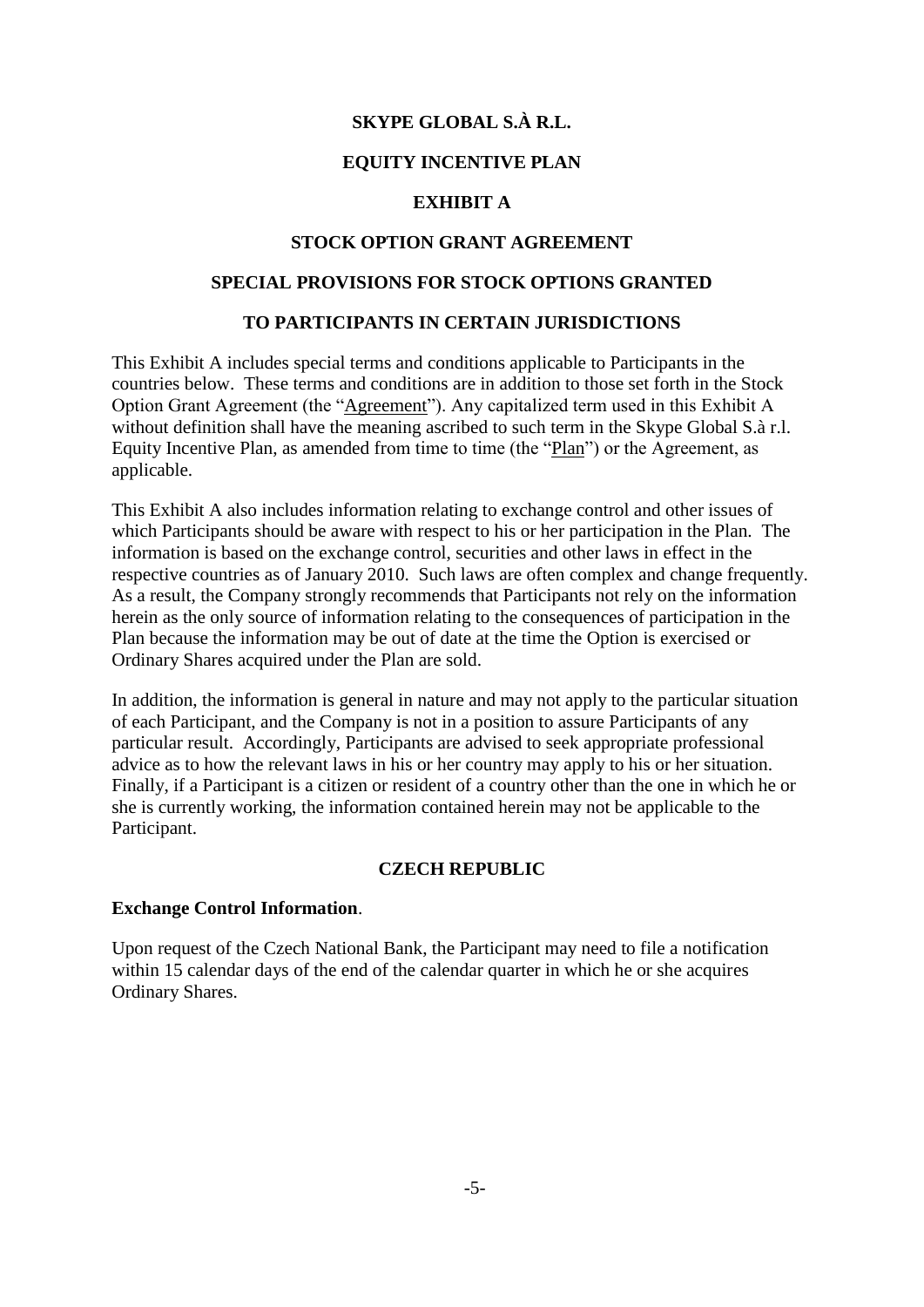## **ESTONIA**

By accepting the Option, the Participant shall be deemed to acknowledge (i) that he or she has carefully read and understands and agrees with the Agreement, the Plan and the Management Partnership agreement as of the Grant Date (collectively, the "Compensation Award Agreements"), including without limitation Sections 3.1, 3.2, 4.13 and 6.4 of the Plan and Section 12 of the Agreement and agrees that none of the terms of the Compensation Award Agreements are imbalanced or harmful to him or her, and (b) that he or she unconditionally and irrevocably waives any rights to amend or dispute the validity of any of the terms and/or conditions of the Compensation Award Agreements, or to request any court to do the same, on the basis of any law or regulation of Estonia or any other jurisdiction.

By accepting the Option, the Participant consents and agrees to assume liability for any fringe benefit tax that may be imposed on or otherwise payable by the Company and/or the Participant's employer in connection with the Option, consistent with the restrictions and limitations of applicable laws.

Further, by accepting the Option, the Participant agrees that the Company and/or the Participant's employer may withhold from Option proceeds or collect the fringe benefit tax from the Participant by any of the means set forth in the Agreement or Plan or any other reasonable method established by the Company. The Participant agrees to execute any other consents or elections required to accomplish the foregoing, promptly upon request of the Company.

#### HONG KONG

### **Nature of Scheme.**

The Company specifically intends that the Plan will not be an occupational retirement scheme for purposes of the Occupational Retirement Schemes Ordinance ("ORSO"). Notwithstanding the foregoing, if the Plan is deemed to constitute an occupational retirement scheme for the purposes of ORSO, the grant of the Option shall be void.

### **Securities Law Information.**

The Option and the Shares to be issued upon exercise of the Option do not constitute a public offer of securities and are available only for employees of the Company or an Affiliate.

The contents of the Notice, the Agreement, this Exhibit A and the Plan have not been reviewed by any regulatory authority in Hong Kong. The Participant is advised to exercise caution in relation to the Option. If the Participant is in any doubt as to the contents of the Agreement, this Exhibit A or the Plan, the Participant should obtain independent professional advice.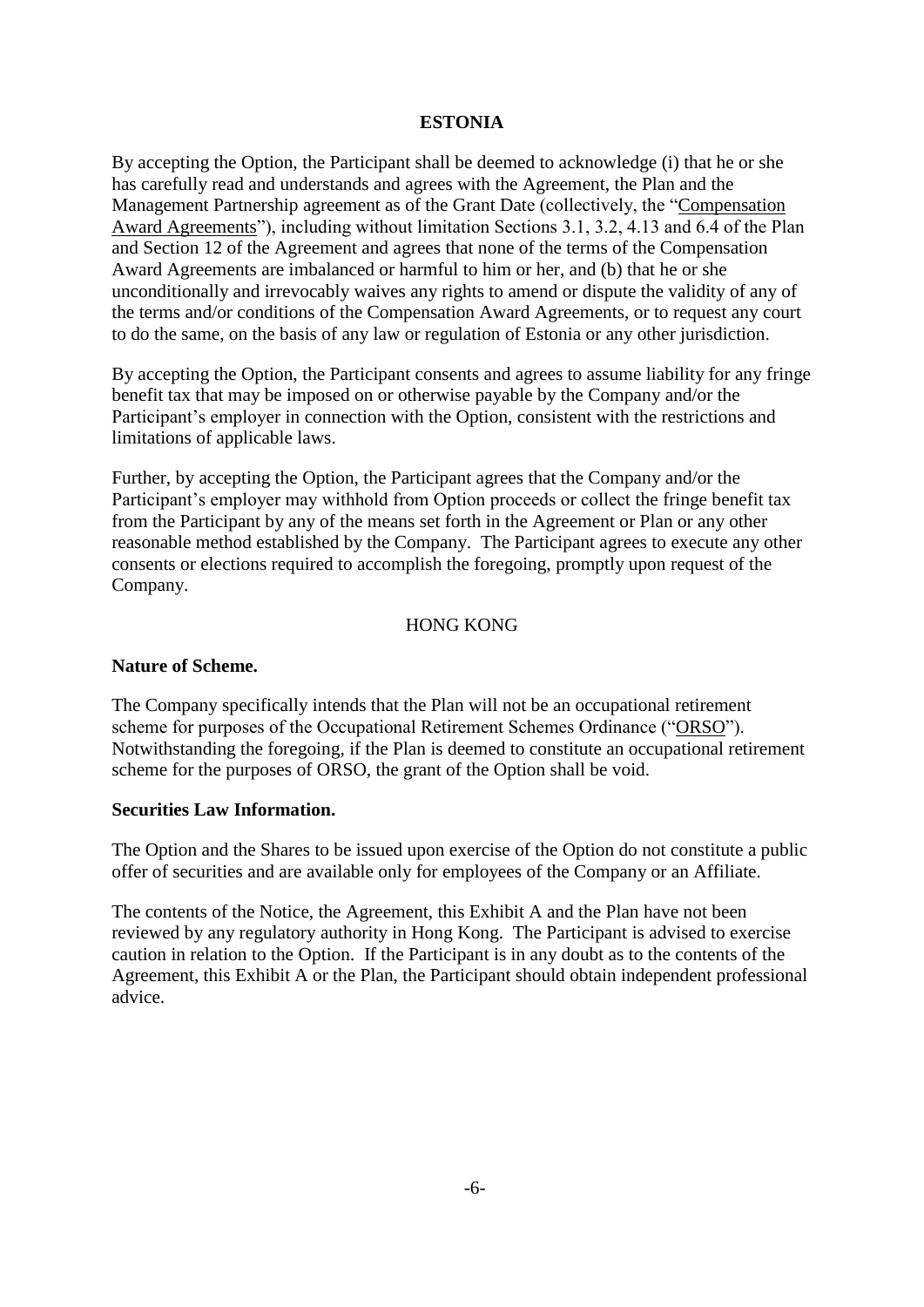# **JAPAN**

### **Exchange Control Information**.

If the payment amount to purchase Ordinary Shares in one transaction exceeds ¥30,000,000, the Participant must file a Payment Report with the Ministry of Finance (the "MOF") through the Bank of Japan or the bank through which the payment is effected. If the payment amount to purchase Ordinary Shares in one transaction exceeds ¥100,000,000, the Participant must file a Securities Acquisition Report, in addition to a Payment Report, with the MOF through the Bank of Japan.

### **LUXEMBOURG**

No country-specific terms apply**.**

### **SINGAPORE**

### **Securities Law Information.**

The grant of the Option under the Plan is being made in reliance on Section 273(1)(f) of the Securities and Futures Act (Cap. 289) ("SFA"), and is therefore exempt from the prospectus and registration requirements under the SFA.

#### **Director Notification Information.**

If the Participant is a director, alternative director or shadow director of a Singapore Affiliate, he or she is subject to certain notification requirements under the Singapore Companies Act, regardless of whether he or she is a Singapore resident or employed in Singapore. Among these requirements is the obligation to notify the Singapore Affiliate in writing of an interest (*e.g.*, the Option, Ordinary Shares, *etc.*) in the Company or any Affiliate within two business days of (i) acquiring or disposing of such interest, (ii) any change in a previously disclosed interest (*e.g.*, exercise of the Option, sale of Ordinary Shares), or (iii) becoming a director, alternate director or shadow director if such an interest exists at that time.

#### **SWEDEN**

No country-specific terms apply.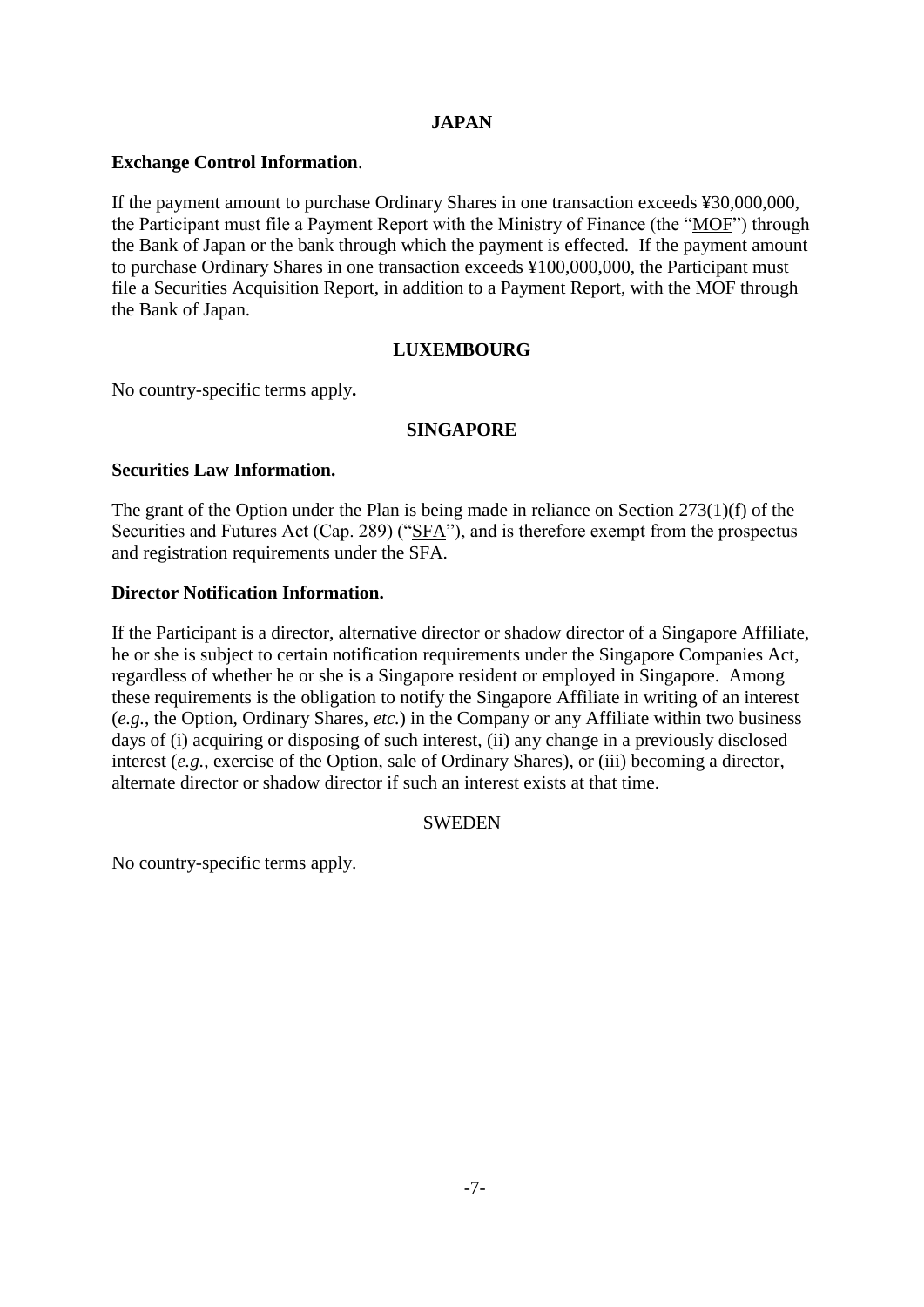### UNITED KINGDOM

## **Taxes.**

This provision supplements Section 4.10 of the Plan:

If payment or withholding of the all social security, national insurance and withholding or other taxes that may become due as a result of the exercise of the Option (including the Employer NICs, as defined below) ("Tax-Related Items") is not made within ninety (90) days of the event giving rise to the Tax-Related Items (the "Due Date") or such other period specified in Section 222(1)(c) of the U.K. Income Tax (Earnings and Pensions) Act 2003, the amount of any uncollected Tax-Related Items will constitute a loan owed by the Participant to the Company or its Affiliate, effective on the Due Date. The Participant agrees that the loan will bear interest at the then-current Official Rate of Her Majesty's Revenue and Customs ("HMRC"), it will be immediately due and repayable, and the Company (or its Affiliate) may recover it at any time thereafter by any of the means referred to in Section 4.10 of the Plan.

## **Joint Election.**

As a condition of the exercise of the Option, the Participant agrees to accept any liability for secondary Class 1 National Insurance Contributions (the "Employer NICs") which may be payable by the Company or the Employer with respect to the exercise of the Option or otherwise payable with respect to a benefit derived in connection with the Option.

Without limitation to the foregoing, the Participant agrees to execute a joint election between the Company and/or the Employer and the Participant (the "Joint Election"), the form of such Joint Election being formally approved by HMRC, and any other consent or election required to accomplish the transfer of the Employer NICs to the Participant. The Participant further agrees to execute such other joint elections as may be required between the Participant and any successor to the Company and/or its Affiliates. If the Participant does not enter into a Joint Election prior to exercise of the Option, any purported exercise of the Option shall be null and void without any liability to the Company and/or its Affiliates. The Participant further agrees that the Company and/or its Affiliates may collect the Employer NICs from the Participant by any of the means set forth in Section 4.10 of the Plan.

# **Section 431 Election.**

Each Participant who is, at the date he or she acquires Ordinary Shares pursuant to the Option, resident in the United Kingdom for United Kingdom tax purposes hereby undertakes that he or she will enter into such election with his or her employing company under Section 431(1) of the Income Tax (Earnings and Pensions) Act 2003 as the employing company may require, no later than 14 days after such subscription or acquisition.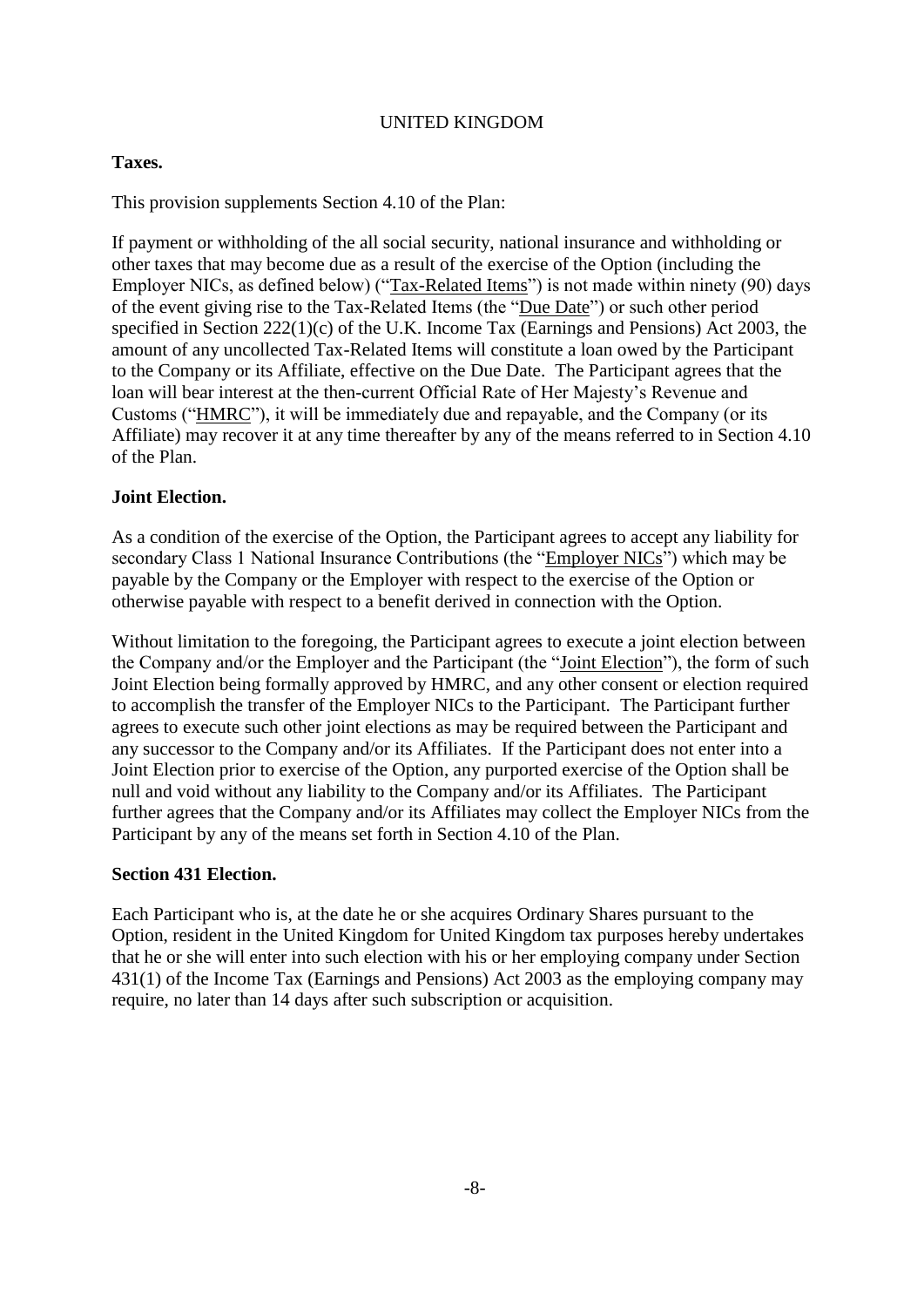### **Data Privacy Notice and Consent.**

This provision supplements Section 12 of the Agreement:

By participating in the Plan, each Participant acknowledges and agrees to the holding of information about him or her by the Company and any Affiliate and he or she authorizes the Company and each Affiliate and their agents and advisers to use such information for the purposes of the Plan. By participating in the Plan, the Participant further acknowledges and agrees, further to the consent to the transfer of personal data contained in Section 12 of the Agreement, that personal data may be transmitted to third parties outside of the European Economic Area in the course of the implementation, administration and management of the Plan by agents of the Company or any Affiliate wherever located.

## **Participation in Plan and Employment.**

No individual shall have any claim against the Company or any Affiliate arising out of his or her not being admitted to participation in the Plan which (for the avoidance of all, if any, doubt) is entirely at the discretion of the Board.

The Plan shall not form part of any contract of employment or contract for services between the Company or any Affiliate and any individual and the rights and obligations of any individual under the terms of his or her office or employment with the Company or any Affiliate shall not be affected by his or her participation in the Plan.

Participation in the Plan shall be on the express condition that ceasing to participate in the Plan and/or the loss of subsisting Options (or parts thereof) for any reason in accordance with the terms of the Plan shall not afford any individual rights to compensation or damages under the terms of his or her office or employment with the Company or any Affiliate or otherwise by reason of his or her Employment.

No Participant shall be entitled to claim compensation or damages from the Company or any Affiliate in respect of any diminution or extinction of his or her rights or benefits (actual or potential) pursuant to any Option granted to him or her as a result of the exercise or failure to exercise any discretion vested in the Board under the Plan to the advantage or fullest advantage of the Participant.

The Company and each Affiliate shall be entirely free to conduct its affairs as it sees fit without regard to any consequences under, upon or in relation to the Plan or any Option or Participant.

Neither the grant of the Option nor any benefit pursuant to the Option shall form part of an individual's pensionable remuneration for the purposes of any pension plan or similar arrangement which may be operated by the Company or any Affiliate.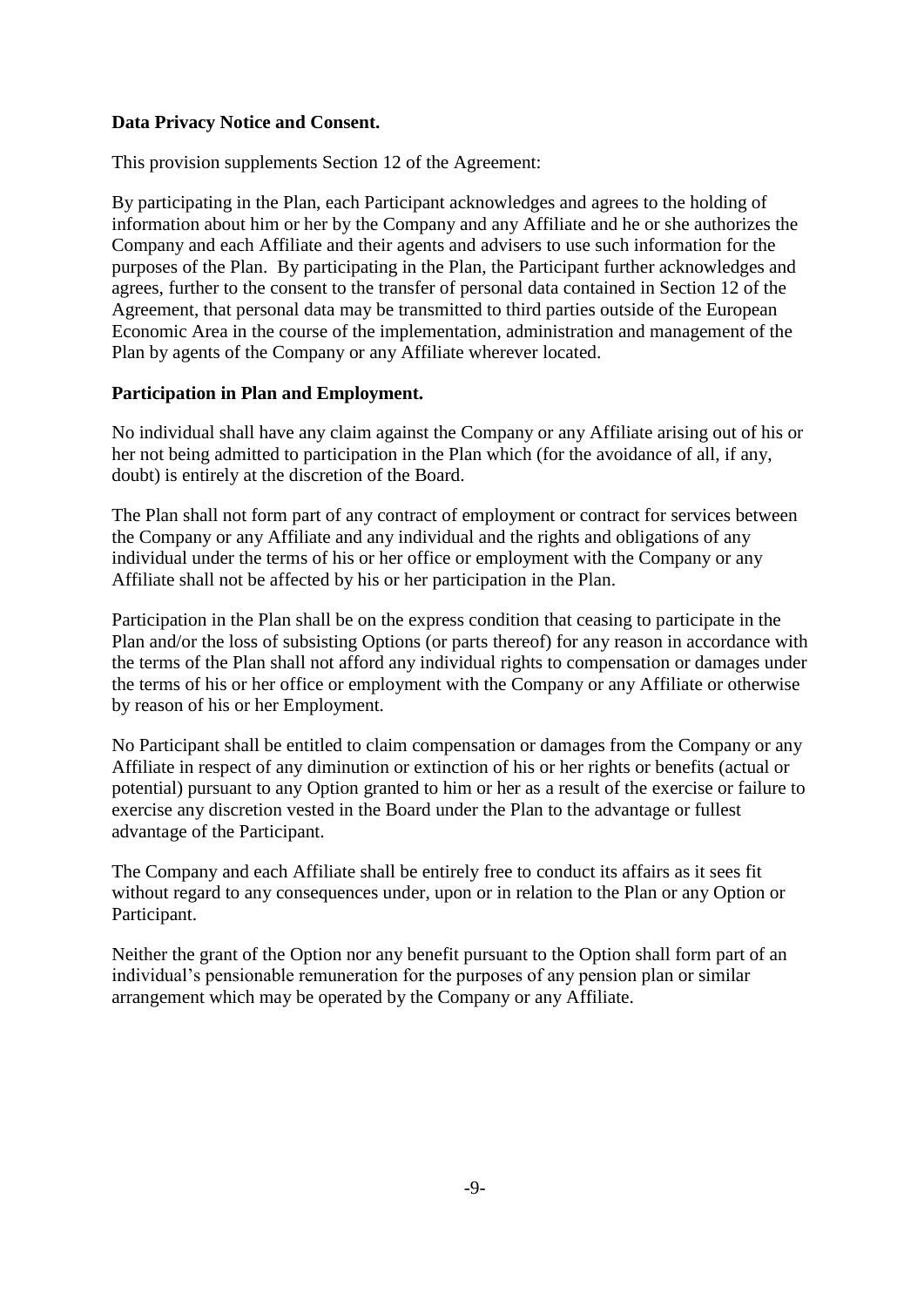# **United States**

# **Securities Law Information**.

Except as the Company or Committee shall otherwise determine, the Plan is intended to comply with Section 4(2) of, and Rule 701 and Regulations D and S promulgated under, the Securities Act, and any provisions inconsistent with such Section of the Securities Act, or such Rule and Regulations, shall be inoperative and shall not affect the validity of the Plan.

By accepting the Option, and upon the exercise of the Option prior to the registration of the Ordinary Shares that are the subject of such Option pursuant to the Securities Act or other applicable securities laws, each Participant shall be deemed to acknowledge and agree and make the representations and warranties as described below and as otherwise may be requested by the Company for compliance with applicable laws, and any issuances of the Option and Ordinary Shares by the Company shall be made in reliance upon the express representations and warranties of the Participant.

# *For employees outside of the United States:*

1. *Upon acceptance of the Option:* The Participant is not in the United States and was not in the United States at the time the Participant was offered the Option.

2. *Upon exercise of the Option:* The Participant is not in the United States.

# *For all employees:*

1. The Participant has received copies of each of the Plan, the Agreement and the Management Partnership, and has had sufficient opportunity to review such documents.

2. The Participant is acquiring and will hold the Option and the Ordinary Shares for investment for his account only and not with a view to, or for resale in connection with, any "distribution" thereof within the meaning of the Securities Act or other applicable securities laws.

3. The Participant has been advised that the Option and the Ordinary Shares have not been registered or qualified under the Securities Act or other applicable federal or state securities laws, on the ground that no distribution or public offering of the Option or the Ordinary Shares is to be effected in the United States (it being understood, however, that the Option and the Ordinary Shares are being issued and sold in reliance on the exemptions provided by Section 4(2) of, and/or Rule 701 and Regulations D and S promulgated under, the Securities Act), and that the Option and the Ordinary Shares must be held indefinitely, unless they are subsequently registered under the applicable securities laws or the Participant obtains an opinion of counsel (in form and substance satisfactory to the Company and its counsel) that registration is not required. In connection with the foregoing, the Company is relying in part on the Participant's representations set forth herein. The Participant further acknowledges and understands that the Company is under no obligation hereunder to register the Option or the Ordinary Shares.

4. The Participant is aware of the adoption of Rule 144 by the Securities and Exchange Commission under the Securities Act, which permits limited public resales of securities